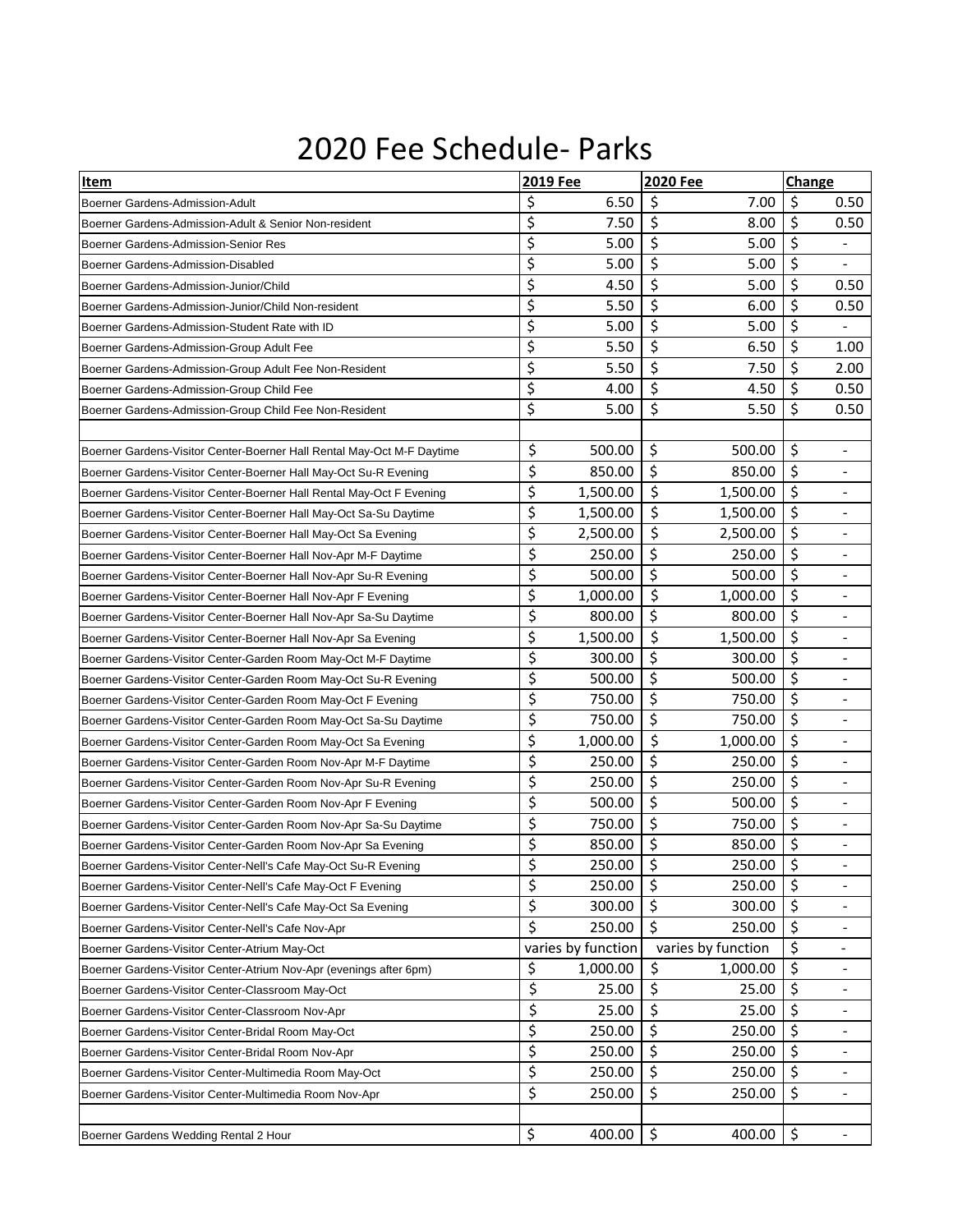|                                                                  | \$  | 550.00     | \$<br>550.00   | \$      |                              |
|------------------------------------------------------------------|-----|------------|----------------|---------|------------------------------|
| Boerner Gardens Wedding Rental 2 Hour                            | \$  | 725.00     | \$<br>725.00   | \$      |                              |
| Boerner Gardens Wedding Rental 2 Hour                            | \$  | 925.00     | \$<br>925.00   | $\zeta$ |                              |
| Boerner Gardens Wedding Rental 2 Hour                            | \$  | 200.00     | \$<br>200.00   | \$      |                              |
| Boerner Gardens Wedding Rental                                   |     |            |                |         |                              |
|                                                                  |     |            |                |         |                              |
| Boerner Garden House Rental                                      | \$  | 110.00     | \$<br>110.00   | \$      |                              |
| Boerner Garden House Rental                                      | \$  | 240.00     | \$<br>240.00   | \$      |                              |
| Boerner Garden House Rental                                      | \$  | 50.00      | \$<br>50.00    | \$      |                              |
| Boerner Garden House Rental Package 1                            | \$  | 375.00     | \$<br>375.00   | \$      |                              |
| Boerner Garden House Rental Package 2 w/ Dressing Room           | \$  | 475.00     | \$<br>475.00   | \$      |                              |
| Boerner Garden House Bridal Dressing Room                        | \$  | 35.00      | \$<br>35.00    | \$      |                              |
|                                                                  |     |            |                |         |                              |
| Boerner Special Event Fee                                        | \$  | 500.00     | \$<br>500.00   | $\zeta$ |                              |
| Boerner Chair Rental Fee                                         | \$  | 3.00       | \$<br>3.00     | $\zeta$ |                              |
|                                                                  |     |            |                |         |                              |
| Boerner Rental Site - Visitors Center Outside                    | \$  | 2,000.00   | \$<br>2,000.00 | \$      | $\overline{\phantom{a}}$     |
| Boerner Rental Site - Formal Gardens (M-TH)                      | \$  | 3,000.00   | \$<br>3,000.00 | \$      |                              |
| Boerner Rental Site - Formal Gardens (F-SUN)                     | \$  | 4,000.00   | \$<br>4,000.00 | \$      |                              |
|                                                                  |     |            |                |         |                              |
| Comm Center-Membership-Resident Adult                            | \$  | 42.61      | \$<br>42.61    | \$      | $\overline{\phantom{a}}$     |
| Comm Center-Membership-Non-Resident                              | N/A |            | N/A            |         |                              |
| Comm Center-Membership-Junior/Resident                           | \$  | 28.41      | \$<br>28.41    | $\zeta$ |                              |
| Comm Center-Membership-Child                                     | \$  | 18.94      | \$<br>18.94    | \$      |                              |
| Comm Center-Membership-Family of 4                               | \$  | 75.76      | \$<br>75.76    | \$      | $\qquad \qquad \blacksquare$ |
| Comm Center- Membership-Family-Additional Child age 13-17        | \$  | 11.36      | \$<br>11.36    | \$      |                              |
| Comm Center- Membership-Family-Additional Child age 12 & under   | \$  | 7.58       | \$<br>7.58     | \$      |                              |
| Comm Center-Membership-Replacement Card Fee                      | \$  | 4.73       | \$<br>4.73     | \$      |                              |
| Comm Center-Daily Pass-Resident                                  | \$  | 3.79       | \$<br>3.79     | \$      |                              |
| Comm Center-Daily Pass-Non-resident                              |     |            |                |         |                              |
|                                                                  |     |            |                |         |                              |
| <b>Const Permit-Easement Process</b>                             |     | Negotiated | Negotiated     |         |                              |
| Const Permit-Right of Entry                                      |     | Negotiated | Negotiated     |         |                              |
| <b>Const Permit-Utility Permit</b>                               |     | Negotiated | Negotiated     |         |                              |
| Const Permit-Utility Permit Additional Lineal Foot               |     | Negotiated | Negotiated     |         |                              |
| Community Project Request - Land Utilization Review Fee          | n/a |            | \$<br>500.00   | \$      | 500.00                       |
| Community Project Request - Land Utilization Review Expedite Fee | n/a |            | \$<br>1,500.00 | \$      | 1,500.00                     |
|                                                                  |     |            |                | \$      |                              |
| Disc Golf - Fee for all courses except Sports Complex            | \$  | 4.73       | \$<br>4.73     | \$      |                              |
| Disc Golf - Fee for all courses except Sports Complex            | \$  | 37.88      | \$<br>37.88    | \$      |                              |
| Disc Golf Tournament Fee                                         | \$  | 198.86     | \$<br>198.86   | \$      |                              |
| Vendor Fees for Disc Golf Tournaments                            | \$  | 125.00     | \$<br>125.00   | $\zeta$ |                              |
| Disc Golf League Sanction Fees                                   | \$  | 402.46     | \$<br>402.46   | \$      |                              |
| Disc Golf Replacement Card Fee                                   | \$  | 20.00      | \$<br>20.00    | \$      |                              |
|                                                                  |     |            |                |         |                              |
| Dog Exercise Area Fees - Resident                                | \$  | 28.41      | \$<br>28.41    | \$      |                              |
| Dog Exercise Area Fees - Non-Resident                            | \$  | 33.14      | \$<br>33.14    | \$      |                              |
| Dog Exercise Area Fees - Sr. & Disabled Resident                 | \$  | 14.20      | \$<br>14.20    | \$      | $\overline{\phantom{a}}$     |
| Dog Exercise Area Fees - Sr. & Disabled Non-Resident             | \$  | 18.94      | \$<br>18.94    | $\zeta$ |                              |
| Dog Exercise Area Fees - Additional Dog Annual Resident          | \$  | 14.20      | \$<br>14.20    | \$      |                              |
| Dog Exercise Area Fees - Additional Dog Annual Non-Resident      | \$  | 18.94      | \$<br>18.94    | \$      |                              |
| Dog Exercise Area Fees - Replacment Tag                          | \$  | 18.94      | \$<br>18.94    | \$      |                              |
|                                                                  |     |            |                |         |                              |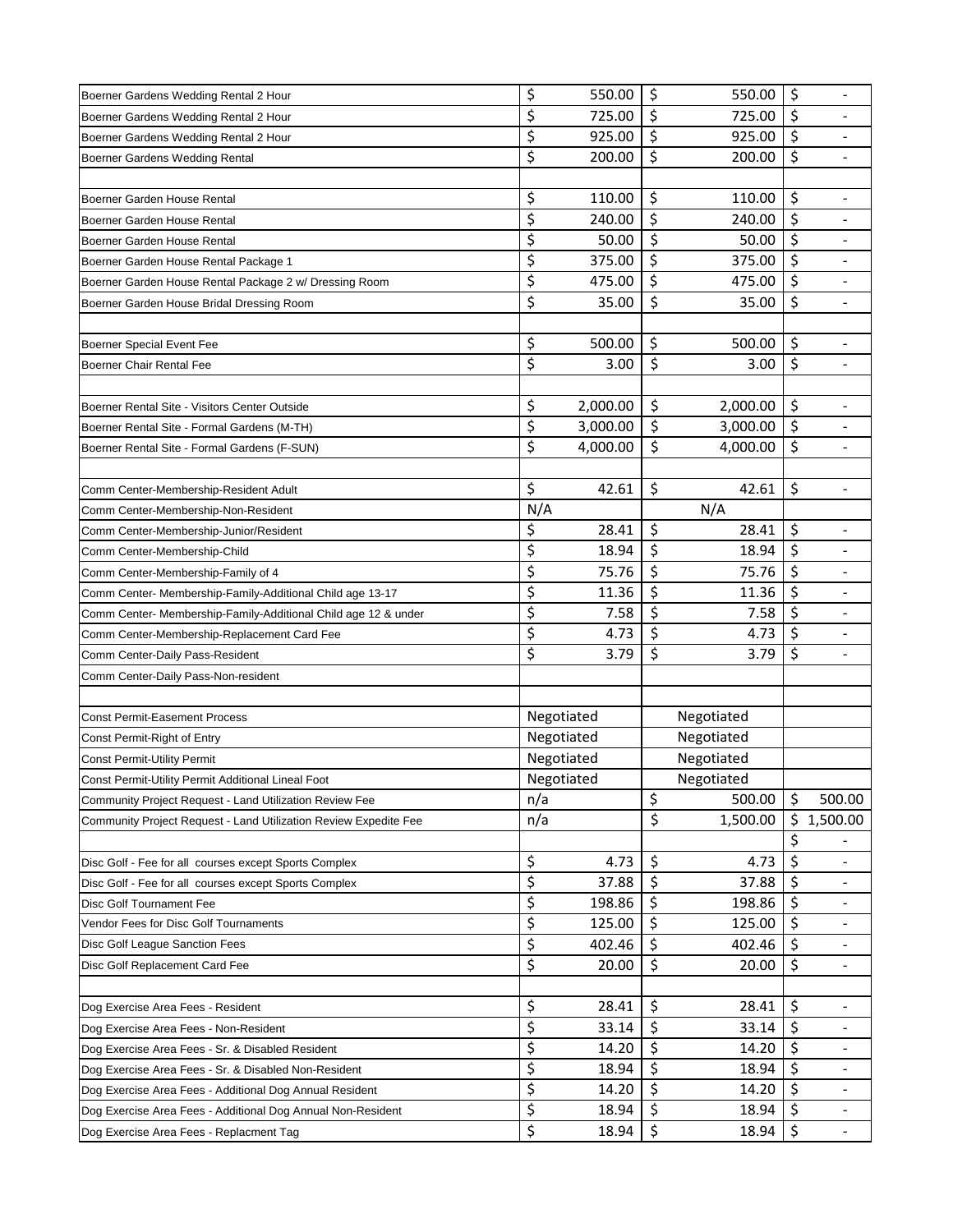| Dog Exercise Area Fees - Daily                               | \$  | 4.73     | \$                       | 4.73     | $\zeta$ | $\overline{\phantom{a}}$ |
|--------------------------------------------------------------|-----|----------|--------------------------|----------|---------|--------------------------|
|                                                              |     |          |                          |          |         |                          |
| Domes-Admission - Adult Resident                             | \$  | 7.00     | \$                       | 7.00     | \$      |                          |
| Domes-Admission - Adult and Senior Non-Resident              | \$  | 8.00     | \$                       | 8.00     | \$      |                          |
| Domes-Admission - Junior Resident                            | \$  | 5.00     | \$                       | 5.00     | \$      |                          |
| Domes-Admission - Junior Non-Resident                        | \$  | 6.00     | \$                       | 6.00     | \$      | $\overline{\phantom{a}}$ |
| Dome-Admission - Senior Resident Only                        | \$  | 5.00     | \$                       | 5.00     | \$      |                          |
| Domes-Admission - Disabled                                   | \$  | 5.00     | \$                       | 5.00     | \$      |                          |
| Domes-Admission - Student with valid ID                      | \$  | 5.00     | \$                       | 5.00     | $\zeta$ |                          |
|                                                              |     |          |                          |          |         |                          |
| Domes-Groups - Adult Rate (Resident)                         | \$  | 6.50     | \$                       | 6.50     | \$      |                          |
| Domes-Groups - Adult Rate (NonResident)                      | \$  | 7.50     | \$                       | 7.50     | \$      |                          |
| Domes-Groups - Junior Rate (Resident)                        | \$  | 4.50     | \$                       | 4.50     | $\zeta$ |                          |
| Domes-Groups - Junior Rate (NonResident)                     | \$  | 5.50     | \$                       | 5.50     |         |                          |
|                                                              |     |          |                          |          |         |                          |
| Domes-Groups - Adult Education Program                       | \$  | 8.00     | \$                       | 8.00     | $\zeta$ |                          |
| Domes-Groups - Student Education Program - College Students  | \$  | 8.00     | \$                       | 8.00     | \$      |                          |
| Domes-Groups - Student Education Program - Ages 6 - 17       | \$  | 6.00     | $\zeta$                  | 6.00     | \$      |                          |
| Domes-Groups- Children Education Program - Age 5             | \$  | 2.50     | \$                       | 2.50     | \$      | $\overline{\phantom{a}}$ |
| Domes-Groups - Education Program - Chaperone                 | \$  | 1.50     | \$                       | 1.50     | \$      | $\blacksquare$           |
| Domes-Groups - Education Pack                                | N/A |          |                          | N/A      |         |                          |
|                                                              |     |          |                          |          |         |                          |
| Domes Rental - Jan 1-Mar 31, M-Th                            | \$  | 800.00   | \$                       | 800.00   | \$      |                          |
| Domes Rental - Jan 1-Mar 31, Fri & Sun                       | \$  | 1,250.00 | \$                       | 1,250.00 | \$      | $\overline{\phantom{a}}$ |
| Domes Rental - Jan 1-Mar 31, Sat                             | \$  | 1,450.00 | \$                       | 1,450.00 | $\zeta$ |                          |
| Domes Rental - Apr 1-Oct 31, M-Th                            | \$  | 1,100.00 | \$                       | 1,100.00 | \$      |                          |
| Domes Rental - Apr 1-Oct 31, Fri & Sun                       | \$  | 1,650.00 | $\overline{\mathcal{S}}$ | 1,650.00 | \$      |                          |
| Domes Rental - Apr 1-Oct 31, Sat                             | \$  | 1,999.00 | \$                       | 1,999.00 | \$      |                          |
| Domes Rental - Nov 1-Nov 30, M-Th                            | \$  | 800.00   | \$                       | 800.00   | \$      |                          |
| Domes Rental - Nov 1-Nov 30, Fri & Sun                       | \$  | 1,250.00 | \$                       | 1,250.00 | \$      |                          |
| Domes Rental - Nov 1-Nov 30, Sat                             | \$  | 1,450.00 | \$                       | 1,450.00 | \$      |                          |
| Domes Rental - Dec 1-Dec 31, Mon-Th                          | \$  | 1,350.00 | \$                       | 1,350.00 | \$      |                          |
| Domes Rental - Dec 1-Dec 31, Fri & Sun                       | \$  | 1,950.00 | \$                       | 1,950.00 | \$      | $\overline{\phantom{a}}$ |
| Domes Rental - Dec 1-Dec 31, Sat                             | \$  | 2,450.00 | \$                       | 2,450.00 | \$      |                          |
| Wedding Ceremony Only-Domes (includes Prof. Photo Permit)    | \$  | 400.00   | \$                       | 400.00   | $\zeta$ |                          |
| Domes Rental - Sunday - Thursday, when available (Zillis)    | \$  | 375.00   | \$                       | 375.00   | \$      |                          |
| Domes Rental -Chair setup fee for wedding ceremonies in Dome | \$  | 375.00   | \$                       | 375.00   | \$      |                          |
| Domes Rental - Light Show                                    | \$  | 300.00   | \$                       | 300.00   | \$      | $\overline{\phantom{a}}$ |
|                                                              |     |          |                          |          |         |                          |
| Greenhouse Annex - October - April Friday, Sunday            | \$  | 2,500.00 | \$                       | 2,500.00 | \$      |                          |
| Greenhouse Annex - October - April Saturday                  | \$  | 3,500.00 | \$                       | 3,500.00 | \$      |                          |
| Greenhouse Annex - October - April Monday-Thursday           | \$  | 1,500.00 | \$                       | 1,500.00 | $\zeta$ | $\overline{\phantom{a}}$ |
| Greenhouse Annex - Daytime 4hr Rental                        | \$  | 800.00   | \$                       | 800.00   | $\zeta$ |                          |
|                                                              |     |          |                          |          |         |                          |
| Foot Golf - Doyne, Noyes, Zablocki                           | \$  | 4.73     | \$                       | 4.73     | \$      |                          |
| Foot Golf - Lincoln                                          | \$  | 15.15    | \$                       | 15.15    | \$      | $\overline{\phantom{a}}$ |
| Foot Golf - Ball Rental - Doyne or Lincoln                   | \$  | 4.73     | \$                       | 4.73     | \$      | $\overline{\phantom{a}}$ |
| Foot Golf - Cart Rental - Lincoln                            | \$  | 9.47     | \$                       | 9.47     | \$      |                          |
|                                                              |     |          |                          |          |         |                          |
| Tournament Level - Brown Deer                                |     |          |                          |          |         |                          |
| Golf - Weekdays- 18 hole Discount                            | \$  | 38.83    | \$                       | 38.83    | \$      |                          |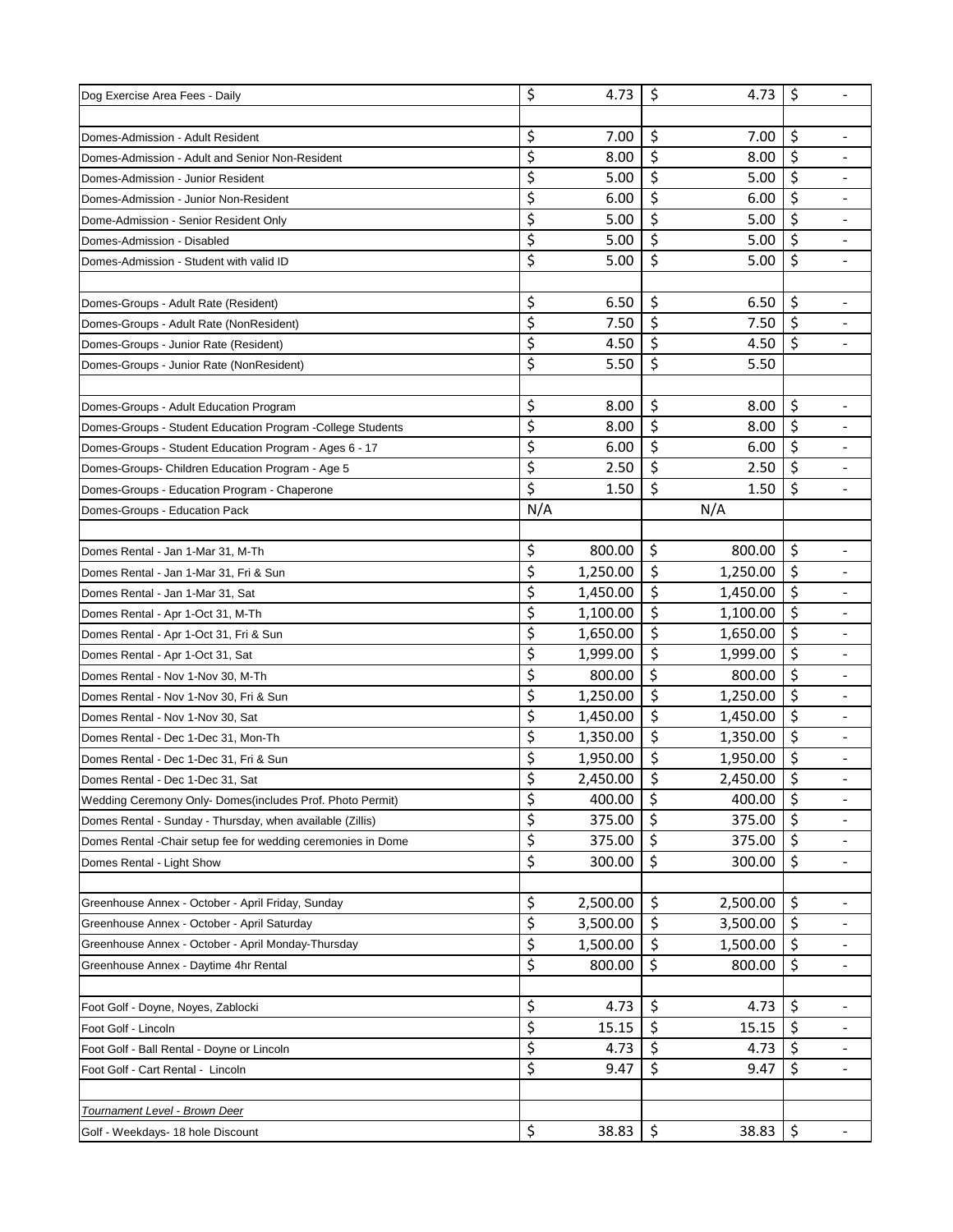| Golf - Weekdays-18 hole Standard                          | \$       | 74.81          | \$<br>74.81                | \$<br>$\overline{a}$           |
|-----------------------------------------------------------|----------|----------------|----------------------------|--------------------------------|
|                                                           |          |                |                            |                                |
| Golf - Weekdays-18 hole Jr/Sr/Dis                         | \$       | 30.30          | \$<br>30.30                | \$<br>$\overline{\phantom{0}}$ |
|                                                           |          |                |                            |                                |
| Golf - Weekdays-9 hole Discount                           | \$       | 23.67          | \$<br>23.67                | \$                             |
| Golf - Weekdays-9 hole Standard                           | \$       | 39.77          | \$<br>39.77                | \$<br>$\overline{\phantom{a}}$ |
|                                                           |          |                |                            |                                |
| Golf - Weekday 9 hole Jr/Sr/Dis                           | \$       | 18.94          | \$<br>18.94                | \$<br>$\overline{\phantom{a}}$ |
|                                                           |          |                |                            |                                |
| Golf - Weekends/Hol-18 hole Discount (any)                | \$       | 43.56          | \$<br>43.56                | \$<br>-                        |
| Golf - Weekend/Hol- 18 hole Standard                      | \$       | 74.81          | \$<br>74.81                | \$<br>$\overline{\phantom{a}}$ |
|                                                           |          |                |                            |                                |
| Golf - Weekends/Hol-9 hole Discount (any)                 | \$       | 28.41          | \$<br>28.41                | \$                             |
| Golf - Weekends/Hol-9 hole Standard                       | \$       | 39.77          | \$<br>39.77                | \$                             |
|                                                           |          |                |                            |                                |
| Golf - Weekday League Fee M-F                             | \$       | 25.57          | \$<br>25.57                | \$<br>$\overline{\phantom{a}}$ |
|                                                           |          |                |                            |                                |
| Championship Level - Dretzka, Oakwood, Whitnall           |          |                |                            |                                |
| Golf - Weekdays-18 hole Discount                          | \$       | 25.57          | \$<br>25.57                | \$                             |
| Golf - Weekdays- 18 hole Standard                         | \$       | 36.93          | \$<br>36.93                | \$<br>$\overline{\phantom{0}}$ |
| Golf - Weekdays-18 hole Jr/Sr/Dis                         | \$       | 18.94          | \$<br>18.94                | \$<br>$\overline{\phantom{0}}$ |
|                                                           |          |                |                            |                                |
| Golf - Weekdays-9 hole Discount                           | \$       | 16.10          | \$<br>16.10                | \$                             |
| Golf - Weekdays- 9 hole Standard                          | \$       | 19.89          | \$<br>19.89                | \$<br>$\overline{\phantom{a}}$ |
| Golf - Weekdays- 9 hole Jr/Sr/Dis                         | \$       | 14.20          | \$<br>14.20                | \$<br>$\overline{\phantom{a}}$ |
|                                                           |          |                |                            |                                |
| Golf - Weekends - Hol- 18 hole Discount                   | \$<br>\$ | 30.30<br>36.93 | \$<br>30.30<br>\$<br>36.93 | \$<br>$\overline{a}$<br>\$     |
| Golf - Weekends/Hol-Standard                              | \$       | 30.30          | \$<br>30.30                | \$<br>$\overline{\phantom{a}}$ |
| Golf - Weekends/Hol- 18 hole Jr/Sr/Dis                    |          |                |                            |                                |
| Golf - Weekends/Hol-9 hole Discount                       | \$       | 18.94          | \$<br>18.94                | \$                             |
| Golf - Weekends/Hol-9 hole Standard                       | \$       | 23.67          | \$<br>23.67                | \$                             |
| Golf - Weekends/Hol- 9 hole Jr/Sr/Dis                     | \$       | 18.94          | \$<br>18.94                | \$<br>$\overline{\phantom{a}}$ |
|                                                           |          |                |                            |                                |
| Golf - Weekday League Fee M-F                             | \$       | 18.94          | \$<br>18.94                | \$                             |
|                                                           |          |                |                            |                                |
| Requlation Level - Currie, Greenfield, Grant, Lincoln (9) |          |                |                            |                                |
| Golf - Weekdays-Discount - 18                             | \$       | 20.83          | \$<br>20.83                | \$<br>$\overline{\phantom{a}}$ |
| Golf - Weekdays- Standard - 18                            | \$       | 30.30          | \$<br>30.30                | \$                             |
| Golf - Weekdays-Jr/Sr/Dis -18                             | \$       | 17.05          | \$<br>17.05                | \$<br>$\overline{\phantom{0}}$ |
|                                                           |          |                |                            |                                |
| Golf - Weekdays-Discount - 9                              | \$       | 14.20          | \$<br>14.20                | \$<br>$\overline{\phantom{a}}$ |
| Golf - Weekdays-Standard - 9                              | \$       | 18.94          | \$<br>18.94                | \$<br>$\overline{\phantom{a}}$ |
| Golf - Weekdays-Jr/Sr/Dis - 9                             | \$       | 12.31          | \$<br>12.31                | \$<br>$\overline{\phantom{0}}$ |
|                                                           |          |                |                            |                                |
| Golf - Weekends/Hol-Discount - 18                         | \$       | 23.67          | \$<br>23.67                | \$<br>$\overline{\phantom{0}}$ |
| Golf - Weekends/Hol-Standard - 18                         | \$       | 30.30          | \$<br>30.30                | \$<br>$\overline{\phantom{a}}$ |
| Golf - Weekends/Hol-Jr/Sr/Dis - 18                        | \$       | 23.67          | \$<br>23.67                | \$<br>$\overline{a}$           |
|                                                           |          |                |                            |                                |
| Golf - Weekend/Hol-Discount - 9                           | \$       | 17.05          | \$<br>17.05                | \$                             |
| Golf - Weekend/Hol- Standard - 9                          | \$       | 20.83          | \$<br>20.83                | \$<br>$\overline{\phantom{a}}$ |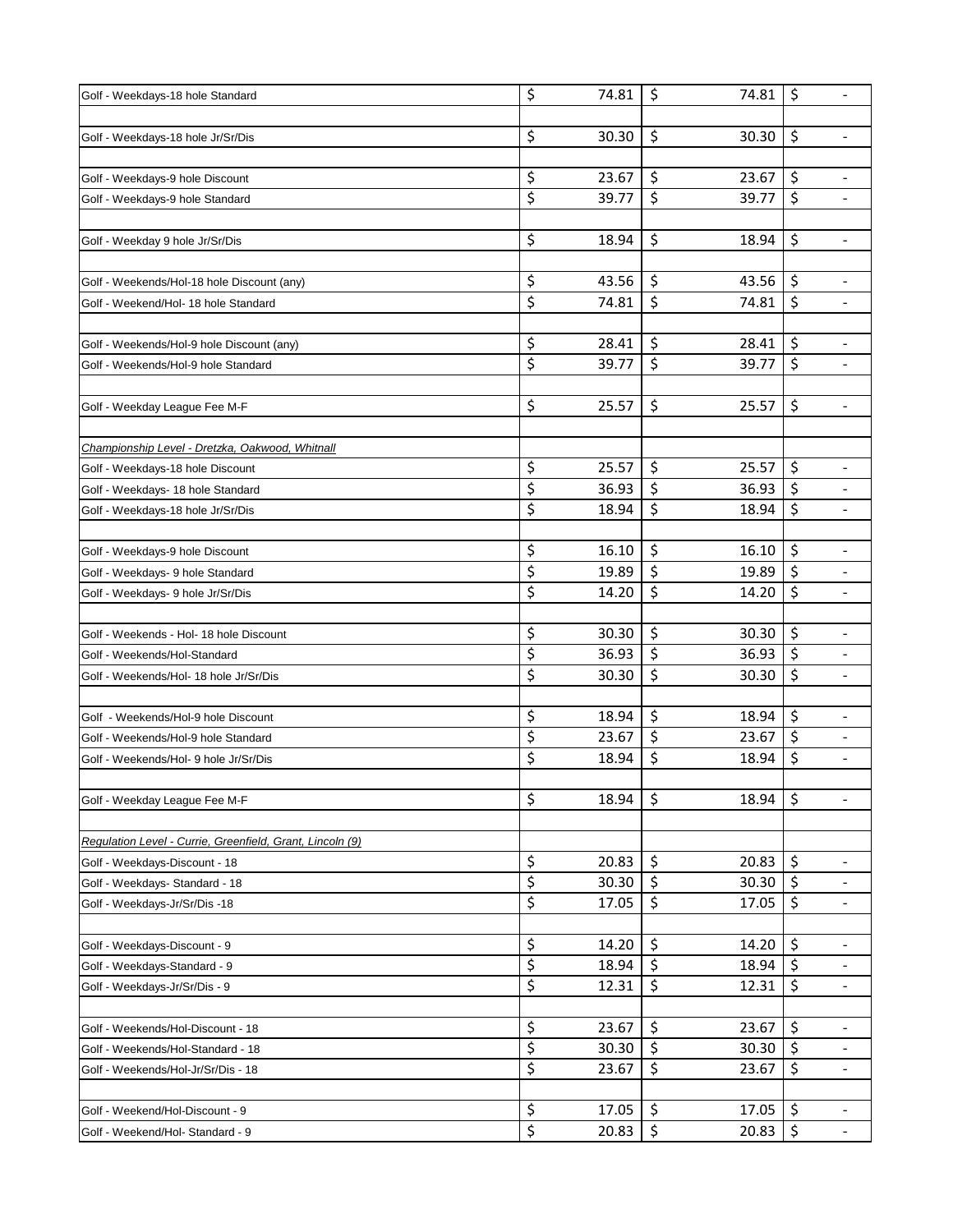| Golf - Weekends/Hol-Jr/Sr/Dis - 9                                | \$ | 17.05    | \$<br>17.05    | \$<br>$\overline{\phantom{0}}$     |
|------------------------------------------------------------------|----|----------|----------------|------------------------------------|
|                                                                  |    |          |                |                                    |
| Golf - Lincoln - Daily Fee Standard                              | \$ | 15.15    | \$<br>15.15    | \$                                 |
| Golf - Lincoln - Daily Fee Discount Card                         | \$ | 12.31    | \$<br>12.31    | \$                                 |
| Golf - Lincoln - Daily Fee Jr/Sr Discount Card                   | \$ | 10.42    | \$<br>10.42    | \$                                 |
| Golf - Lincoln - Replay                                          | \$ | 5.68     | \$<br>5.68     | \$<br>$\overline{\phantom{a}}$     |
|                                                                  |    |          |                |                                    |
| Golf - Weekday League Fee M-F                                    | \$ | 17.05    | \$<br>17.05    | \$                                 |
| Golf - Lincoln - Weekday League Fee M-F                          | \$ | 13.26    | \$<br>13.26    | \$                                 |
|                                                                  |    |          |                |                                    |
| <b>Executive Level - Hansen, Warnimont</b>                       |    |          |                |                                    |
| Golf- Anytime-Discount-18                                        | \$ | 11.36    | \$<br>11.36    | \$                                 |
| Golf - Anytime-Standard-18                                       | \$ | 14.20    | \$<br>14.20    | \$<br>$\qquad \qquad \blacksquare$ |
| Golf- Anytime-Jr/Sr/Dis-18                                       | \$ | 9.47     | \$<br>9.47     | \$                                 |
|                                                                  |    |          |                |                                    |
| Golf - Anytime-Discount-9                                        | \$ | 8.52     | \$<br>8.52     | \$<br>$\overline{\phantom{0}}$     |
| Golf - Anytime-Standard-9                                        | \$ | 10.42    | \$<br>10.42    | \$                                 |
| Golf - Anytime-Jr/Sr/Dis-9                                       | \$ | 7.58     | \$<br>7.58     | \$                                 |
|                                                                  |    |          |                |                                    |
| Golf - Weekday League Fee M-F                                    | \$ | 9.47     | \$<br>9.47     | \$<br>$\overline{\phantom{a}}$     |
|                                                                  |    |          |                |                                    |
| Par 3s - Madison, Zablocki, Lake, Doyne, Noyes                   |    |          |                |                                    |
| Golf - Anytime-Standard - 9                                      | \$ | 6.63     | \$<br>6.63     | \$                                 |
| Golf - Anytime-Jr/Sr/Dis - 9                                     | \$ | 4.73     | \$<br>4.73     | \$<br>-                            |
| Golf - Anytime-Standard - 18                                     | \$ | 8.52     | \$<br>8.52     | \$<br>$\qquad \qquad \blacksquare$ |
| Golf - Anytime-Jr/Sr/Dis - 18                                    | \$ | 6.63     | \$<br>6.63     | \$                                 |
| Golf - Replay                                                    | \$ | 3.79     | \$<br>3.79     | \$                                 |
| Golf - Replay Jr/Sr/Dis                                          | \$ | 2.84     | \$<br>2.84     | \$<br>$\overline{\phantom{0}}$     |
|                                                                  |    |          |                |                                    |
| Golf-High School                                                 | \$ | 0.70     | \$<br>0.70     | \$<br>$\overline{\phantom{a}}$     |
|                                                                  |    |          |                |                                    |
| 1 Year Discount/Reward Cards                                     |    |          |                |                                    |
| Golf - Resident Discount Card (& Non Resident Juniors)           | \$ | 18.94    | \$<br>18.94    | \$<br>-                            |
| Non-Resident (includes Brown Deer)                               | Ś  | 18.94    | \$<br>18.94    | \$                                 |
|                                                                  |    |          |                |                                    |
| 2 Year Discount/Reward Cards                                     |    |          |                |                                    |
| Golf - Resident Discount Card (& Non Resident Juniors)           | \$ | 33.14    | \$<br>33.14    | \$<br>-                            |
| Non-Resident (includes Brown Deer)                               | \$ | 33.14    | \$<br>33.14    | \$<br>$\overline{\phantom{a}}$     |
|                                                                  |    |          |                |                                    |
| 3 Year Discount/Reward Cards                                     |    |          |                |                                    |
| Golf - Resident Discount Card (& Non Resident Juniors)           | \$ | 42.61    | \$<br>42.61    | \$                                 |
| Non-Resident (includes Brown Deer)                               | \$ | 42.61    | \$<br>42.61    | \$<br>$\overline{\phantom{a}}$     |
|                                                                  |    |          |                |                                    |
| Golf Discount Card - Replacement                                 | \$ | 4.73     | \$<br>4.73     | \$<br>$\overline{\phantom{0}}$     |
|                                                                  |    |          |                |                                    |
| Season Golf Pass - excluding Brown Deer                          | \$ | 1,040.72 | \$<br>1,040.72 | \$<br>-                            |
| Season Golf Pass - including Brown Deer                          | \$ | 1,514.20 | \$<br>1,514.20 | \$<br>$\overline{\phantom{a}}$     |
| Seasonal Golf Pass - Executive and Par 3s only                   | \$ | 330.49   | \$<br>330.49   | \$                                 |
| Season Golf Pass - excluding Brown Deer - Senior/Disabled        | \$ | 993.37   | \$<br>993.37   | \$                                 |
| Season Golf Pass - including Brown Deer - Senior/Disabled        | \$ | 1,444.13 | \$<br>1,444.13 | \$                                 |
| Seasonal Golf Pass - Executive and Par 3s only - Senior/Disabled | \$ | 302.08   | \$<br>302.08   | \$<br>$\overline{\phantom{a}}$     |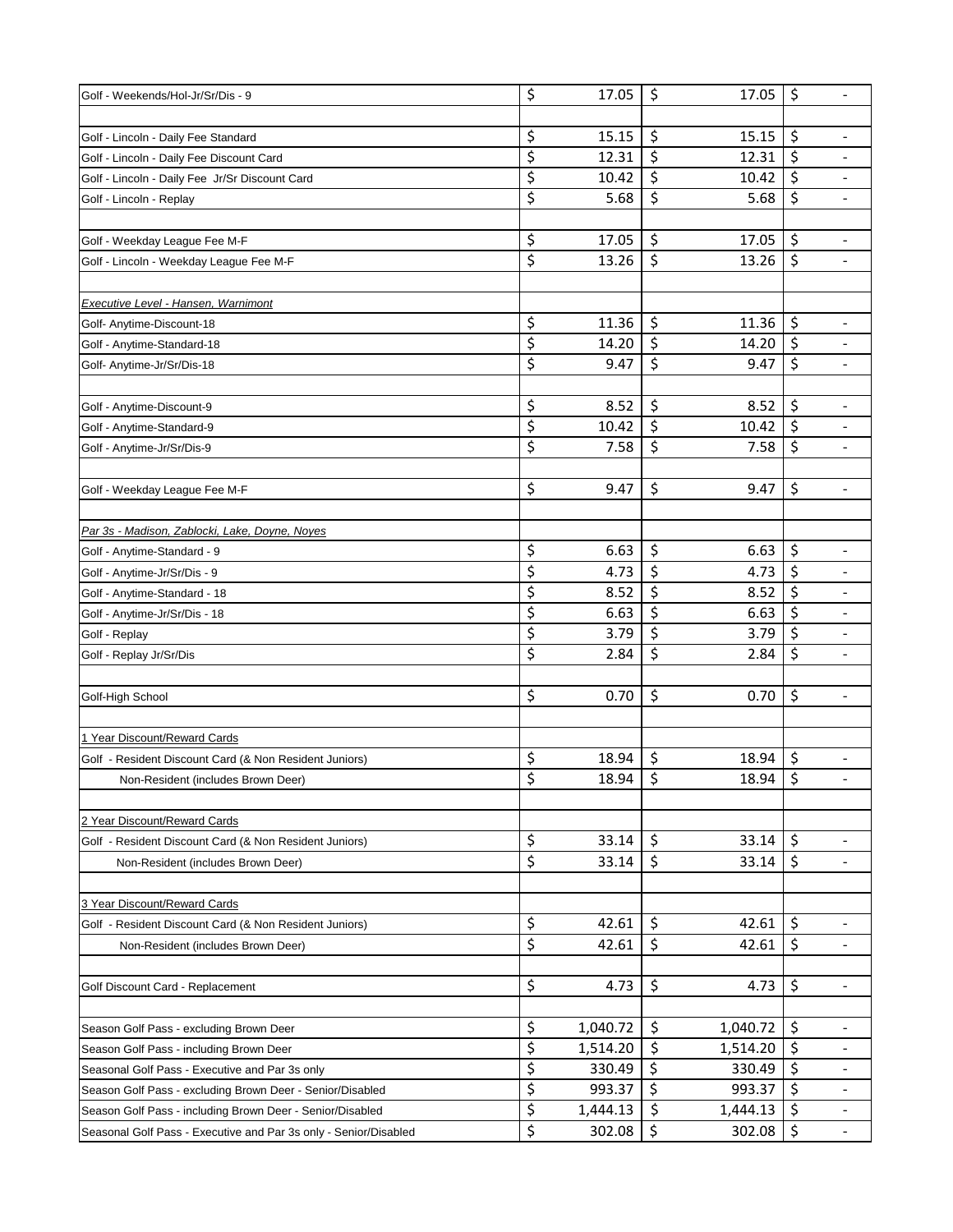| Season Golf Pass - excluding Brown Deer - Junior                  | \$       | 189.39   | \$       | 189.39   | \$      |                              |
|-------------------------------------------------------------------|----------|----------|----------|----------|---------|------------------------------|
| Season Golf Pass - including Brown Deer - Junior                  | \$       | 284.09   | \$       | 284.09   | \$      |                              |
| Seasonal Golf Pass - Executive and Par 3s only - Junior           | \$       | 94.70    | \$       | 94.70    | \$      |                              |
| Seasonal Golf Pass - Replacement                                  | \$       | 18.94    | \$       | 18.94    | \$      |                              |
|                                                                   |          |          |          |          |         |                              |
| Golf Rentals-Bag & Clubs-Tour Edge- Brown Deer                    | \$       | 23.67    | \$       | 23.67    | \$      |                              |
| Golf Rentals-Bag & Clubs-Tour Edge- Championship, Regulation      | \$       | 14.20    | \$       | 14.20    | \$      |                              |
| Golf Rentals-Bag & Clubs-Tour Edge-Lincoln                        | \$       | 9.47     | \$       | 9.47     | \$      |                              |
| New Rental Clubs - Executive - 18                                 | \$       | 23.67    | \$       | 23.67    | \$      |                              |
| New Rental Clubs - Executive - 9                                  | \$       | 9.47     | \$       | 9.47     | \$      |                              |
| Golf Rentals-Bag & Clubs                                          | \$       | 6.00     | \$       | 6.00     | \$      |                              |
| Golf Rentals-Bag & Clubs - Executive                              | \$       | 2.50     | \$       | 2.50     | \$      |                              |
| Golf Rentals-Individual Clubs                                     | \$       | 1.50     | \$       | 1.50     | \$      |                              |
| Golf Rentals-Bag Only                                             | \$       | 1.50     | \$       | 1.50     | \$      |                              |
| Golf Rentals-Pull Cart-Par 3 courses                              | \$       | 2.13     | \$       | 2.13     | \$      |                              |
| Golf Rentals-Pull Cart- Executive Courses                         | \$       | 2.84     | \$       | 2.84     | \$      | $\blacksquare$               |
| Golf Rentals-Pull Cart - Regulation, Champion, Tournament courses | \$       | 3.79     | \$       | 3.79     | \$      |                              |
| Golf Rentals-Pull Cart - Regulation, Champion, Tournament courses | \$       | 5.68     | \$       | 5.68     | \$      |                              |
|                                                                   |          |          |          |          |         |                              |
| Golf Rentals-Motor Cart-18 Hole                                   | \$       | 15.15    | \$       | 15.15    | \$      |                              |
| Golf Rentals-Motor Cart-9 Hole                                    | \$       | 9.47     | \$       | 9.47     | \$      |                              |
| Golf Rentals-Motor Cart-18 Hole - Brown Deer                      | \$       | 16.10    | \$       | 16.10    | $\zeta$ |                              |
| Golf Rentals-Motor Cart-9 Hole - Brown Deer                       | \$       | 10.42    | \$       | 10.42    | \$      |                              |
| Golf Rentals-Motor Cart-18 Hole - League                          | \$       | 12.31    | \$       | 12.31    | \$      |                              |
| Golf Rentals-Motor Cart-9 Hole - League                           | \$       | 6.63     | \$       | 6.63     | \$      | $\blacksquare$               |
| Golf Rentals-Motor Cart-Executive-18 Hole                         | \$       | 9.47     | \$       | 9.47     | \$      |                              |
| Golf Rentals-Motor Cart-Executive-9 Hole                          | \$       | 6.63     | \$       | 6.63     | \$      |                              |
| Golf Rentals-Motor Cart -10 Pack (special limited time offer)     | N/A      |          |          | N/A      |         |                              |
| Golf Rentals-Motor Cart Unlimted                                  | \$       | 472.54   | \$       | 472.54   | \$      | $\overline{a}$               |
|                                                                   |          |          |          |          |         |                              |
| Golf Rentals-Clubhouse-Locker                                     | \$       | 0.95     | \$       | 0.95     | \$      |                              |
| Golf Rentals-Clubhouse-Locker                                     | \$       | 9.47     | \$       | 9.47     | $\zeta$ | $\blacksquare$               |
| Golf Fees-Set in spring based on market rates.                    |          |          |          |          |         |                              |
|                                                                   |          |          |          |          |         |                              |
| Marina Slip Rent-McKinley                                         | \$       | 1,565.00 | \$       | 1,565.00 | \$      |                              |
| Marina Slip Rent-McKinley                                         | \$       | 1,740.00 | \$       | 1,740.00 | \$      |                              |
| Marina Slip Rent-McKinley                                         | \$       | 2,015.00 | \$       | 2,015.00 | \$      |                              |
| Marina Slip Rent-McKinley                                         | \$       | 2,215.00 | \$       | 2,215.00 | \$      | $\qquad \qquad \blacksquare$ |
| Marina Slip Rent-McKinley                                         | \$       | 2,528.00 | \$       | 2,528.00 | \$      |                              |
| Marina Slip Rent-McKinley                                         | \$       | 2,753.00 | \$       | 2,753.00 | \$      |                              |
| Marina Slip Rent-McKinley                                         | \$       | 2,866.00 | \$       | 2,866.00 | \$      |                              |
| Marina Slip Rent-McKinley                                         | \$       | 3,104.00 | \$       | 3,104.00 | \$      |                              |
| Marina Slip Rent-McKinley                                         | \$       | 3,741.00 | \$       | 3,741.00 | \$      |                              |
| Marina Slip Rent-McKinley                                         | \$       | 4,442.00 | \$       | 4,442.00 | \$      |                              |
|                                                                   | \$       | 5,205.00 | \$       | 5,205.00 | \$      |                              |
| Marina Slip Rent-McKinley                                         |          |          |          |          | \$      |                              |
| Marina Slip Rent-McKinley                                         | \$       | 6,030.00 | \$       | 6,030.00 |         |                              |
| Marina Slip Rent-McKinley                                         | \$       | 6,918.00 | \$       | 6,918.00 | \$      | $\overline{\phantom{a}}$     |
| Marina Slip Rent-McKinley                                         | \$       | 7,870.00 | \$       | 7,870.00 | \$      |                              |
| Marina Slip Rent-McKinley                                         | \$       | 8,883.00 | \$       | 8,883.00 | \$      |                              |
| Marina Slip Rent-McKinley                                         | \$<br>\$ | 9,959.00 | \$<br>\$ | 9,959.00 | \$      |                              |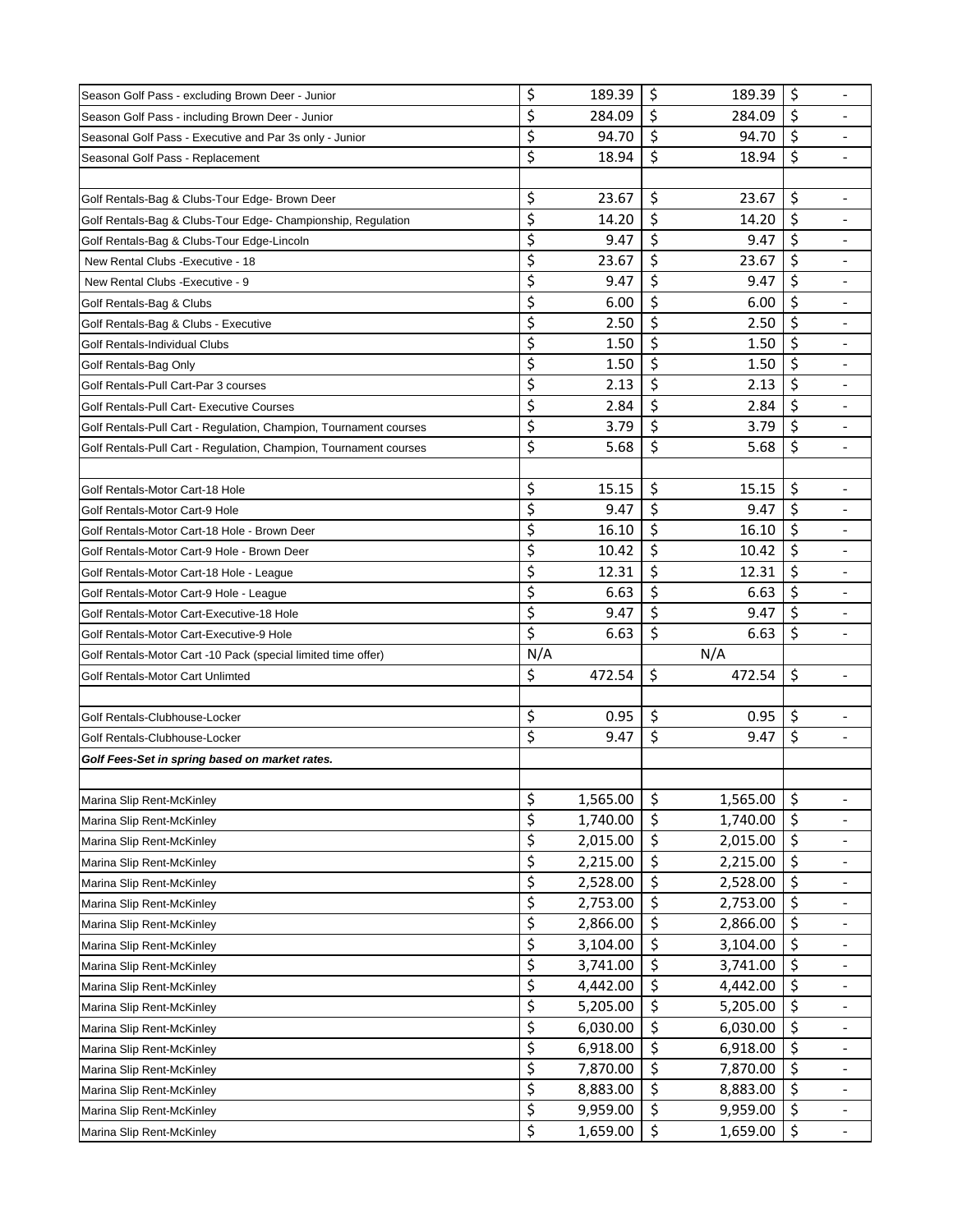| Marina Slip Rent-McKinley                      | \$       | 1,847.00  | \$       | 1,847.00       | \$       | $\overline{\phantom{0}}$ |
|------------------------------------------------|----------|-----------|----------|----------------|----------|--------------------------|
| Marina Slip Rent-McKinley                      | \$       | 2,134.00  | \$       | 2,134.00       | \$       |                          |
| Marina Slip Rent-McKinley                      | \$       | 2,347.00  | \$       | 2,347.00       | \$       |                          |
| Marina Slip Rent-McKinley                      | \$       | 2,679.00  | \$       | 2,679.00       | \$       |                          |
| Marina Slip Rent-McKinley                      | \$       | 2,917.00  | \$       | 2,917.00       | \$       |                          |
| Marina Slip Rent-McKinley                      | \$       | 3,034.00  | \$       | 3,034.00       | \$       | $\overline{\phantom{a}}$ |
| Marina Slip Rent-McKinley                      | \$       | 3,291.00  | \$       | 3,291.00       | \$       |                          |
| Marina Slip Rent-McKinley                      | \$       | 3,967.00  | \$       | 3,967.00       | \$       |                          |
| Marina Slip Rent-McKinley                      | \$       | 4,711.00  | \$       | 4,711.00       | \$       |                          |
| Marina Slip Rent-McKinley                      | \$       | 5,518.00  | \$       | 5,518.00       | \$       |                          |
| Marina Slip Rent-McKinley                      | \$       | 6,393.00  | \$       | 6,393.00       | \$       |                          |
| Marina Slip Rent-McKinley                      | \$       | 7,331.00  | \$       | 7,331.00       | \$       |                          |
| Marina Slip Rent-McKinley                      | \$       | 8,338.00  | \$       | 8,338.00       | \$       |                          |
| Marina Slip Rent-McKinley                      | \$       | 9,416.00  | \$       | 9,416.00       | \$       |                          |
|                                                | \$       | 10,560.00 | \$       | 10,560.00      | \$       | $\overline{\phantom{a}}$ |
| Marina Slip Rent-McKinley                      | \$       | 37.00     | \$       | 37.00          | \$       |                          |
| Marina Slip Rent-McKinley                      | \$       |           | \$       |                | \$       | $\overline{\phantom{a}}$ |
| Marina Slip Rent-McKinley                      |          | 2.30      |          | 2.30           |          |                          |
|                                                |          |           |          |                |          |                          |
| Marina-McKinley-Dry Sail/Trailer/Dinghy        | \$       | 15.77     | \$       | 15.77          | \$       |                          |
| Marina-McKinley-Dry Sail/Launch                | \$       | 548.64    | \$       | 548.64         | \$       |                          |
| Marina-McKinley-Dinghy Store/Launch            | \$       | 285.91    | \$       | 285.91         | \$       |                          |
| Marina-McKinley-Trailer Storage                | \$       | 206.89    | \$       | 206.89         | \$       |                          |
| Marina-McKinley-Locker Rental                  | \$       | 49.26     | \$       | 49.26          | \$       |                          |
| Marina-South Shore-Dinghy Storage/Launch (DNR) | \$       | 254.73    | \$       | 254.73         | \$       | $\overline{\phantom{a}}$ |
| Marina-McKinley-Boat Storage                   | \$       | 384.24    | \$       | 384.24         | \$       | $\overline{\phantom{a}}$ |
|                                                |          |           |          |                |          |                          |
| Marina-McKinley-Boat Storage                   | \$       | 571.43    | \$       | 571.43         | \$       | $\overline{\phantom{a}}$ |
| Marina-McKinley-Boat Storage-Special Event     |          | Variable  |          | Variable       |          |                          |
|                                                |          |           |          |                |          |                          |
| Marina-McKinley, Launch No Motor               | \$       | 6.39      | \$       | 6.39           | \$       |                          |
| Marina-McKinley, Launch Jet Ski                | \$       | 8.52      | \$       | 8.52           | \$       |                          |
| Marina-McKinley, Launch Under 20'              | \$       | 9.94      | \$       | 9.94           | \$       |                          |
| Marina-McKinley, Launch Over 20'               | \$       | 13.97     | \$       | 13.97          | \$       |                          |
| Marina-McKinley, Launch No Motor               | \$       | 63.92     | \$       | 63.92          | \$       | -                        |
| Marina-McKinley, Launch Jet Ski                | Ś        | 85.23     | \$       | 85.23          | \$       |                          |
| Marina-McKinley, Launch Under 20'              | \$       | 99.43     | \$       | 99.43          | \$       |                          |
| Marina-McKinley, Launch Over 20'               | \$       | 139.68    | \$       | 139.68         | \$       |                          |
| Marina-McKinley, Launch No Motor               | \$       | 42.61     | \$       | 42.61          | \$       | -                        |
| Marina-McKinley, Launch Jet Ski                | \$       | 56.82     | \$       | 56.82          | \$       | $\overline{\phantom{a}}$ |
| Marina-McKinley, Launch Under 20'              | \$       | 66.29     | \$       | 66.29          | \$       |                          |
| Marina-McKinley, Launch Over 20'               | \$       | 80.49     | \$       | 80.49          | \$       |                          |
|                                                |          |           |          |                |          |                          |
| Marina-McKinley, Launch No Motor               | \$       | 6.63      | \$       | 6.63           | \$       |                          |
| Marina-McKinley, Launch Jet Ski                | \$       | 9.47      | \$       | 9.47           | \$       | $\overline{\phantom{a}}$ |
| Marina-McKinley, Launch Under 20'              | \$       | 11.36     | \$       | 11.36          | \$       |                          |
| Marina-McKinley, Launch Over 20'               | \$       | 14.68     | \$       | 14.68          | \$       |                          |
| Marina-McKinley, Launch No Motor               | \$       | 66.29     | \$       | 66.29          | \$       | $\overline{\phantom{a}}$ |
| Marina-McKinley, Launch Jet Ski                | \$       | 94.70     | \$       | 94.70          | \$       | $\overline{\phantom{a}}$ |
| Marina-McKinley, Launch Under 20'              | \$       | 113.64    | \$       | 113.64         | \$       |                          |
| Marina-McKinley, Launch Over 20'               | \$       | 146.78    | \$       | 146.78         | \$       |                          |
| Marina-McKinley, Launch No Motor               | \$<br>\$ | 52.08     | \$<br>\$ | 52.08<br>66.29 | \$<br>\$ |                          |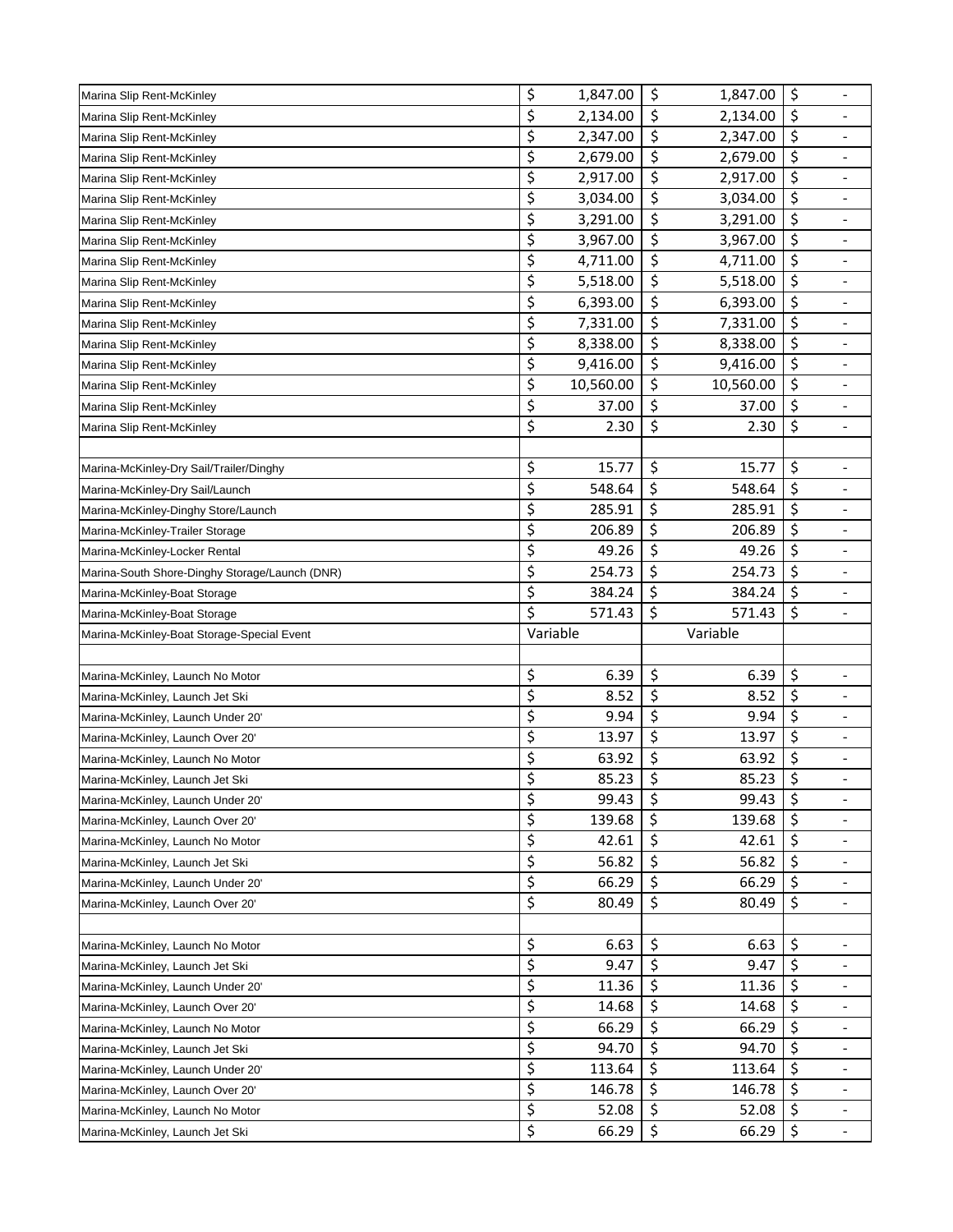| Marina-McKinley, Launch Under 20'                             | \$ | 85.23  | \$<br>85.23                       | \$<br>$\overline{\phantom{a}}$     |
|---------------------------------------------------------------|----|--------|-----------------------------------|------------------------------------|
| Marina-McKinley, Launch Over 20'                              | \$ | 99.43  | \$<br>99.43                       | \$                                 |
|                                                               |    |        |                                   |                                    |
| Overnight Lodge Civic Group Rental                            | \$ | 150.00 | \$<br>150.00                      | \$                                 |
| Overnight Lodge Civic Group Rental-Non Resident               | \$ | 200.00 | \$<br>200.00                      | \$                                 |
| Lodge Rental Daytime (Ross Lodge only)                        | \$ | 280.00 | \$<br>280.00                      | \$<br>-                            |
| Each Additional Hour (Ross Lodge only)                        | \$ | 70.00  | \$<br>70.00                       | \$                                 |
|                                                               |    |        |                                   |                                    |
| Parking-Special Events                                        |    |        |                                   |                                    |
|                                                               |    |        |                                   |                                    |
| Photography Permit - Other Parks Professional                 | \$ | 65.00  | \$<br>65.00                       | \$                                 |
| Photography Permit - Other Parks Professional                 | \$ | 35.00  | \$<br>35.00                       | \$                                 |
| Photography Wilson, Lakefront, Boerner - Commercial           | \$ | 315.00 | \$<br>315.00                      | \$                                 |
| Photography Wilson, Lakefront, Domes, Boerner - Commercial    | \$ | 800.00 | \$<br>800.00                      | \$                                 |
| Photography Wilson, Lakefront, Domes, Boerner - Commercial    | \$ | 140.00 | \$<br>140.00                      | \$<br>$\overline{\phantom{a}}$     |
| Photography Domes - Commercial                                | \$ | 395.00 | \$<br>395.00                      | \$                                 |
| Photography - Other Parks & Park Facilities                   | \$ | 520.00 | \$<br>520.00                      | \$                                 |
| Photography - Other Parks & Park Facilities                   | \$ | 210.00 | \$<br>210.00                      | \$                                 |
| Photography - Other Parks & Park Facilities - Commercial      | \$ | 115.00 | \$<br>115.00                      | \$                                 |
| Photography Permit Wedding Package - Boerner Botanical Garden | \$ | 150.00 | \$<br>150.00                      | \$                                 |
| Photography Permit Wedding Package - Boerner Botanical Garden | \$ | 80.00  | \$<br>80.00                       | \$                                 |
| Photography Permit - Family/School - Boerner Botanical Garden | \$ | 35.00  | \$<br>35.00                       | \$<br>$\overline{\phantom{a}}$     |
|                                                               |    |        |                                   |                                    |
| Picnic Permits - 1-50 Persons                                 | \$ | 85.23  | \$<br>85.23                       | \$<br>$\qquad \qquad \blacksquare$ |
| Charge per Additional 50 Persons                              | \$ | 85.23  | \$<br>85.23                       | \$<br>$\overline{\phantom{a}}$     |
| Additional Fee for Shelter Building w/o electricity           | \$ | 105.00 | \$<br>105.00                      | \$                                 |
| Additional Fee for Shelter Building w/electricity             | \$ | 135.00 | \$<br>135.00                      | \$                                 |
|                                                               |    |        |                                   |                                    |
| Rental-Bandshell - Stage                                      | \$ | 600.00 | \$<br>600.00                      | \$                                 |
| Rental-Bandshell - Stage, Backstage & Dressing Rooms          | \$ | 900.00 | \$<br>900.00                      | \$                                 |
| Rental-Bandshell (additional hour)                            | \$ | 100.00 | \$<br>100.00                      | \$                                 |
|                                                               |    |        |                                   |                                    |
| Rental - Community Center - Multi purpose or multi fitness    | \$ | 75.00  | \$<br>75.00                       | \$<br>$\qquad \qquad \blacksquare$ |
| Rental - Community Center - Multi purpose or multi fitness    | Ś  | 37.50  | $\overline{\mathcal{S}}$<br>37.50 | \$                                 |
|                                                               |    |        |                                   |                                    |
| Rental - Dineen Community Room with outdoor patio             | \$ | 170.00 | \$<br>170.00                      | \$                                 |
| <b>Additional Hours</b>                                       | \$ | 30.00  | \$<br>30.00                       | \$<br>-                            |
|                                                               |    |        |                                   |                                    |
| Rental - Center Street, Jackson, Alcott Community Rooms       | \$ | 120.00 | \$<br>120.00                      | \$                                 |
| <b>Additional Hours</b>                                       | \$ | 30.00  | \$<br>30.00                       | \$                                 |
|                                                               |    |        |                                   |                                    |
| Rental-Auditorium/ King Only                                  | \$ | 100.00 | \$<br>100.00                      | \$                                 |
| Rental-Auditorium/ King Only                                  | \$ | 425.00 | \$<br>425.00                      | \$<br>$\overline{\phantom{a}}$     |
| Rental-Auditorium/ King Only                                  | \$ | 80.00  | \$<br>80.00                       | \$                                 |
| Rental-Conference Room/King, Kosciuszko                       | \$ | 70.00  | \$<br>70.00                       | \$                                 |
| Rental-Conference Room/King, Kosciuszko                       | \$ | 35.00  | \$<br>35.00                       | \$                                 |
| Rental - King Center Multi-Purpose or Multi-Fitness Room      | \$ | 75.00  | \$<br>75.00                       | \$<br>$\overline{\phantom{a}}$     |
| Rental - King Center Multi-Purpose or Multi-Fitness Room      | \$ | 50.00  | \$<br>50.00                       | \$                                 |
| Rental - King Center Multi-Purpose or Multi-Fitness Room      | \$ | 40.00  | \$<br>40.00                       | \$                                 |
| Rental-King Center Fun-A-Rama Room                            | \$ | 80.00  | \$<br>80.00                       | \$                                 |
| Rental-King Center Fun-A-Rama Room                            | \$ | 40.00  | \$<br>40.00                       | \$<br>$\overline{\phantom{a}}$     |
|                                                               |    |        |                                   |                                    |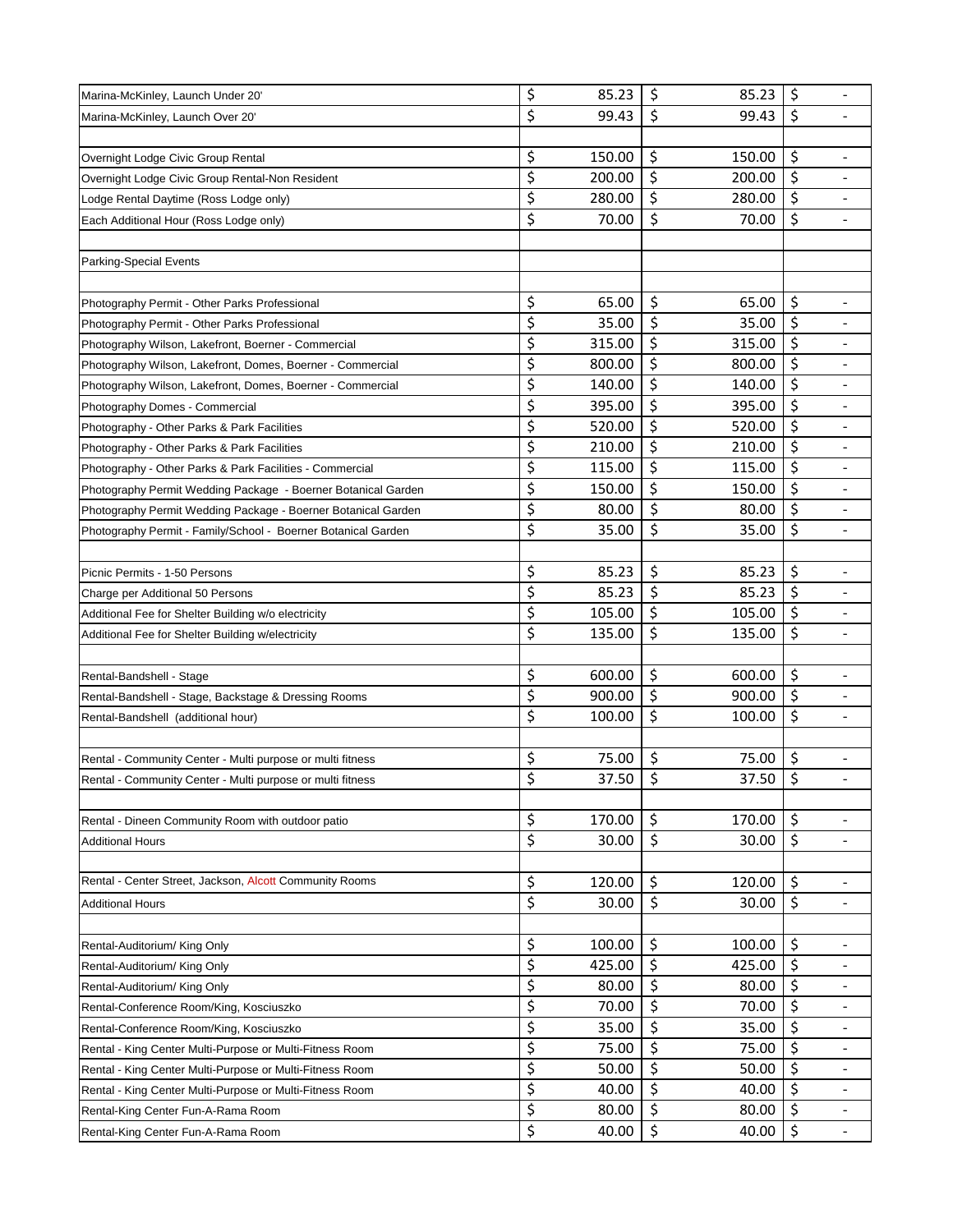| Rental-King/Kosciuszko Gymnasium or Kozy Basketball Court          | \$<br>65.00  | \$<br>65.00  | \$<br>$\overline{a}$           |
|--------------------------------------------------------------------|--------------|--------------|--------------------------------|
| Rental-King/Kosciuszko Gymnasium or Kozy Basketball Court          | \$<br>75.00  | \$<br>75.00  | \$                             |
| Set up Fee - Gymnasium (non-sporting events)                       | \$<br>100.00 | \$<br>100.00 | \$                             |
| Rental - King Boxing Room                                          | \$<br>40.00  | \$<br>40.00  | \$                             |
| Set up Fee - Boxing Room (non-sporting events)                     | \$<br>40.00  | \$<br>40.00  | \$                             |
| Rental - Kosciuszko Kitchen                                        | \$<br>50.00  | \$<br>50.00  | \$<br>$\overline{\phantom{a}}$ |
|                                                                    |              |              |                                |
| Tier 1 = Cannon, Cooper, Jackson                                   |              |              |                                |
| Dineen, Jacobus, Smith                                             |              |              |                                |
| <b>Rental-Pavilion Tier 1</b>                                      | \$<br>240.00 | \$<br>240.00 | \$                             |
| Rental-Pavilion Tier 1 (additional hour)                           | \$<br>60.00  | \$<br>60.00  | \$<br>$\overline{\phantom{a}}$ |
|                                                                    |              |              |                                |
| <u>Tier 2 = Dretza Chalet (summer only), McCarty, Mitchell,</u>    |              |              |                                |
| Wilson, Falk, Greenfield, Holler                                   |              |              |                                |
| Lincoln (upper or lower), Zablocki, Scout Lake                     |              |              |                                |
| Ross Lodge, Brown Deer Boathouse, Sheridan, Lafollette             |              |              |                                |
| Currie, Grant Clubhouses                                           |              |              |                                |
|                                                                    |              |              |                                |
| <b>Rental-Pavilion Tier 2</b>                                      | \$<br>280.00 | \$<br>280.00 | \$                             |
| Rental-Pavilion Tier 2 (additional hour)                           | \$<br>70.00  | \$<br>70.00  | \$<br>$\overline{\phantom{0}}$ |
| Summer Rental - Brown Deer Boathouse + patio site for 60           | \$<br>370.00 | \$<br>370.00 | \$                             |
| Summer Rental - Dretzka Chalet + adjacent patio for 100            | \$<br>370.00 | \$<br>370.00 | \$                             |
| Summer Rental - Sheridan Pavilion + adjacent patio for 50          | \$<br>370.00 | \$<br>370.00 | \$                             |
| Summer Rental - Falk/Greenfield Pavilion + patio for 75            | \$<br>370.00 | \$<br>370.00 | \$<br>$\overline{\phantom{a}}$ |
| Summer Rental - Jacobus Pavilion + patio for 50                    | \$<br>330.00 | \$<br>330.00 | \$<br>$\overline{\phantom{0}}$ |
| Rental-Humboldt Pavilion, Gordon Pavilion                          | \$<br>280.00 | \$<br>280.00 | \$                             |
| Rental-Humboldt Pavilion, Gordon Pavilion                          | \$<br>70.00  | \$<br>70.00  | \$                             |
|                                                                    |              |              |                                |
| Rental-South Shore (Thursday, Friday-Sunday & Holidays)            | \$<br>860.00 | \$<br>860.00 | \$                             |
| Rental-South Shore (Thursday, Friday-Sunday & Holidays)            | \$<br>215.00 | \$<br>215.00 | \$                             |
| Rental-South Shore (Monday & Tuesday) closed Wed. for maintenance  | \$<br>420.00 | \$<br>420.00 | \$                             |
| Rental-South Shore (Monday & Tuesday), closed Wed. for maintenance | \$<br>105.00 | \$<br>105.00 | \$                             |
| Rental - Marina Overlook Building                                  | \$<br>300.00 | \$<br>300.00 | \$<br>$\overline{\phantom{a}}$ |
|                                                                    |              |              |                                |
| Rental-Wehr-Garden Room (plus parking WEEKEND)                     | \$<br>300.00 | \$<br>300.00 | \$                             |
| Rental-Wehr-Garden Room (plus parking)                             | \$<br>260.00 | \$<br>260.00 | \$                             |
| Rental-Wehr-Garden Room                                            | \$<br>65.00  | \$<br>65.00  | \$<br>-                        |
| Rental Wehr - Fire Pit Area                                        | \$<br>40.00  | \$<br>40.00  | \$<br>$\overline{\phantom{a}}$ |
| Rental Wehr - Pier                                                 | \$<br>25.00  | \$<br>25.00  | \$                             |
|                                                                    |              |              |                                |
| Rental - Outdoor Farmers Market - various locations                | \$<br>150.00 | \$<br>150.00 | \$                             |
|                                                                    |              |              |                                |
| Rental-Park Equipment-Barricade                                    | \$<br>10.00  | \$<br>10.00  | \$<br>$\overline{\phantom{a}}$ |
| Rental-Park Equipment-Rubbish Basket                               | \$<br>10.00  | \$<br>10.00  | \$                             |
| Rental-Park Equipment-Picnic Table                                 | \$<br>20.00  | \$<br>20.00  | \$                             |
| Rental-Recycle Containers                                          | \$<br>8.00   | \$<br>8.00   | \$<br>$\overline{\phantom{0}}$ |
| Rental-Temporary No Parking Signs                                  | \$<br>5.00   | \$<br>5.00   | \$<br>$\overline{\phantom{a}}$ |
| Rentals-Garbage Collection (per employee, per hr)                  | \$<br>50.00  | \$<br>50.00  | \$<br>$\overline{\phantom{0}}$ |
| Rentals-Excessive Cleaning Fee                                     | \$<br>150.00 | \$<br>150.00 | \$<br>$\overline{\phantom{0}}$ |
|                                                                    |              |              |                                |
| Rental-Dretzka Clubhouse M-F                                       | \$<br>280.00 | \$<br>280.00 | \$<br>$\overline{\phantom{a}}$ |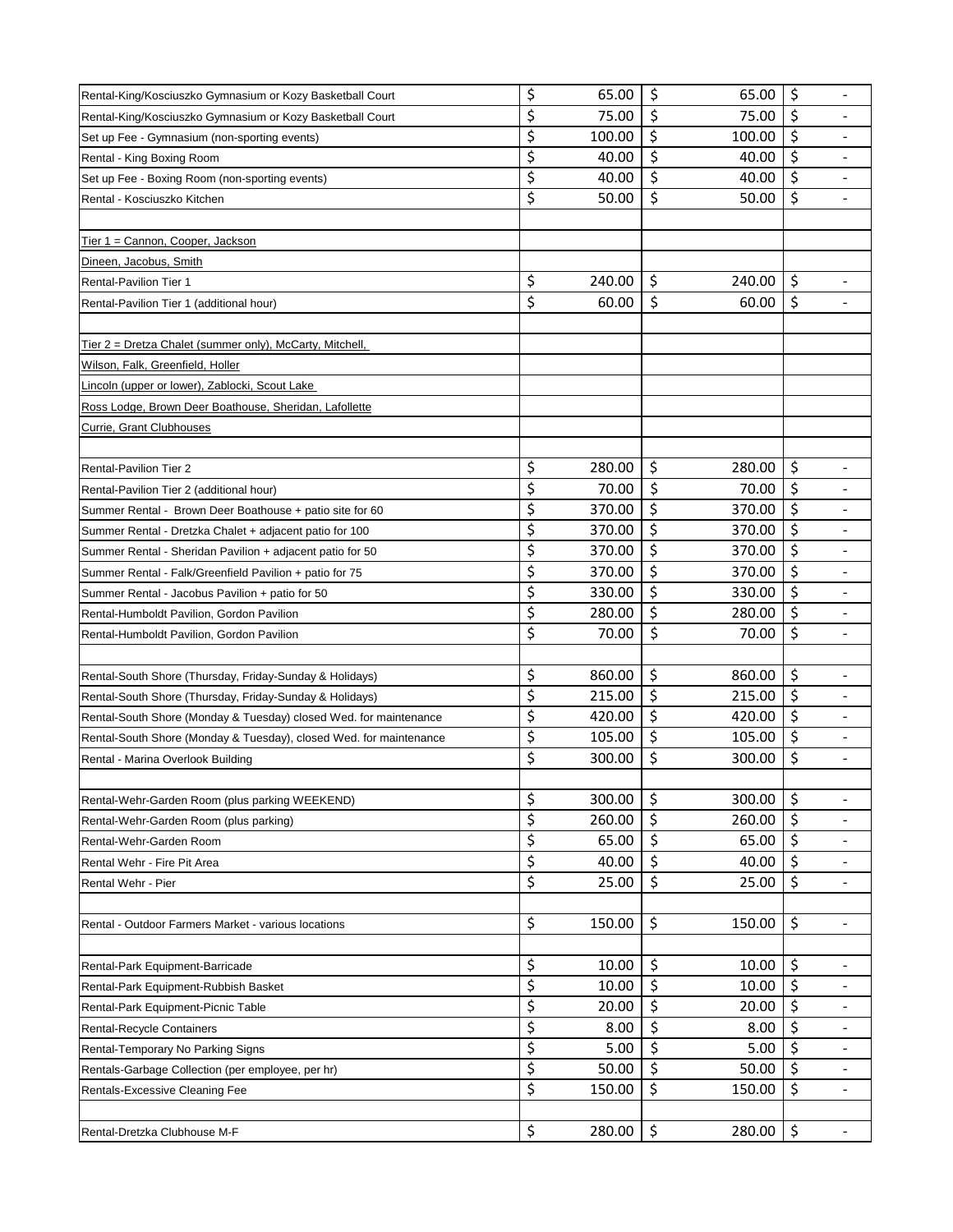| Rental-Dretzka Clubhouse M-F                                      | \$<br>70.00    | \$<br>70.00    | \$<br>$\overline{\phantom{a}}$     |
|-------------------------------------------------------------------|----------------|----------------|------------------------------------|
| Rental-Dretzka Clubhouse Sat/Sun/Hol                              | \$<br>380.00   | \$<br>380.00   | $\zeta$                            |
| Rental-Dretzka Clubhouse Sat/Sun/Hol                              | \$<br>95.00    | \$<br>95.00    | \$                                 |
|                                                                   |                |                |                                    |
| Skating-Indoor-Summer/Hockey School                               | Various        | Various        |                                    |
| Skating-Indoor-Rentals-Primary Ice                                | \$<br>215.00   | \$<br>215.00   | \$<br>$\qquad \qquad \blacksquare$ |
| Skating-Indoor-Rentals-Secondary Ice                              | \$<br>185.00   | \$<br>185.00   | \$                                 |
| Skating-Indoor-Rentals-Early Ice                                  | \$<br>130.00   | \$<br>130.00   | \$                                 |
| Skate Rentals - Adult - Red Arrow                                 | \$<br>8.52     | \$<br>8.52     | \$                                 |
| Skate Rentals - Youth - Red Arrow                                 | \$<br>6.63     | \$<br>6.63     | \$                                 |
| Skate Sharpening - Red Arrow                                      | \$<br>5.68     | \$<br>5.68     | \$<br>$\overline{\phantom{a}}$     |
|                                                                   |                |                |                                    |
| Skating-Indoor-Adult (ages 18-59)                                 | \$<br>5.68     | \$<br>5.68     | \$                                 |
| Skating-Indoor-Junior/Senior (ages 11-17 and 60+)                 | \$<br>3.79     | \$<br>3.79     | \$                                 |
| Skating-Indoor-Youth (ages 10 and under)                          | \$<br>3.31     | \$<br>3.31     | \$<br>$\overline{\phantom{a}}$     |
| Skating-Indoor-Adult-Book of 10                                   | \$<br>50.19    | \$<br>50.19    | \$                                 |
| Skating-Indoor-Jr/Sr-Book of 10                                   | \$<br>33.14    | \$<br>33.14    | \$                                 |
| Skating-Indoor-Group-Adult                                        | \$<br>5.21     | \$<br>5.21     | \$                                 |
| Skating-Indoor-Group-Jr/Sr                                        | \$<br>3.31     | \$<br>3.31     | \$                                 |
|                                                                   |                |                |                                    |
| Skating-Indoor-Special Session-Figure Skating                     | \$<br>5.68     | \$<br>5.68     | \$                                 |
| Skate Rentals-Wilson Indoor                                       | \$<br>2.84     | \$<br>2.84     | \$                                 |
| Skate Rentals-Wilson Indoor                                       | \$<br>2.37     | \$<br>2.37     | \$                                 |
|                                                                   |                |                |                                    |
| Skating-Sharpening                                                | \$<br>5.68     | \$<br>5.68     | $\zeta$<br>$\blacksquare$          |
|                                                                   |                |                |                                    |
| Skiing - Cross Country (groomed trails - Brown Deer and Whitnall) | \$<br>94.70    | \$<br>94.70    | \$                                 |
| Skiing - Cross Country (groomed trails - Brown Deer and Whitnall) | \$<br>28.41    | \$<br>28.41    | \$                                 |
| Skiing - Cross Country (groomed trails - Brown Deer and Whitnall) | \$<br>23.67    | \$<br>23.67    | \$                                 |
|                                                                   |                |                |                                    |
| Snowshoe Rentals                                                  | \$<br>47.35    | \$<br>47.35    | \$                                 |
| Snowshoe Rentals                                                  | \$<br>18.94    | \$<br>18.94    | \$                                 |
| Snowshoe Rentals                                                  | \$<br>23.67    | \$<br>23.67    | \$<br>$\overline{\phantom{a}}$     |
|                                                                   |                |                |                                    |
| <b>Special Events Permit</b>                                      | Various        | Various        |                                    |
| Special Events-Lakefront                                          | Various        | Various        |                                    |
| Special Events-Lakefront-Additional                               | Various        | Various        |                                    |
| Special Events-Lincoln Mem Dr-Over 5000                           | Various        | Various        |                                    |
| Special Events-Lincoln Mem Dr-Under 5000                          | Various        | Various        |                                    |
| Special Events-Per Participant Fee                                | \$<br>0.50     | \$<br>0.50     | \$                                 |
| Special Events-Per Participant Fee                                | \$<br>0.75     | \$<br>0.75     | $\zeta$                            |
| Special Events-Downtown Area Parks                                | Various        | Various        |                                    |
| <b>Special Events-Weddings</b>                                    | Various        | Various        |                                    |
|                                                                   |                |                |                                    |
| Sports Complex - Batting Cage                                     | \$<br>35.00    | \$<br>35.00    | \$                                 |
| Sports Complex - Batting Cage without Machine                     | \$<br>30.00    | \$<br>30.00    | \$                                 |
| Sports Complex - Meeting Room Rental                              | \$<br>25.00    | \$<br>25.00    | \$<br>$\overline{\phantom{a}}$     |
| Sports Complex - Facility Rental                                  | \$<br>325.00   | \$<br>325.00   | $\zeta$                            |
| Sports Complex - Facility Rental Weekend                          | \$<br>3,600.00 | \$<br>3,600.00 | $\zeta$                            |
| Sports Complex - Facility Rental Weekday                          | \$<br>2,600.00 | \$<br>2,600.00 | \$                                 |
| Sports Complex - Volleyball Court Single                          | \$<br>25.00    | \$<br>25.00    | \$<br>$\overline{\phantom{a}}$     |
|                                                                   |                |                |                                    |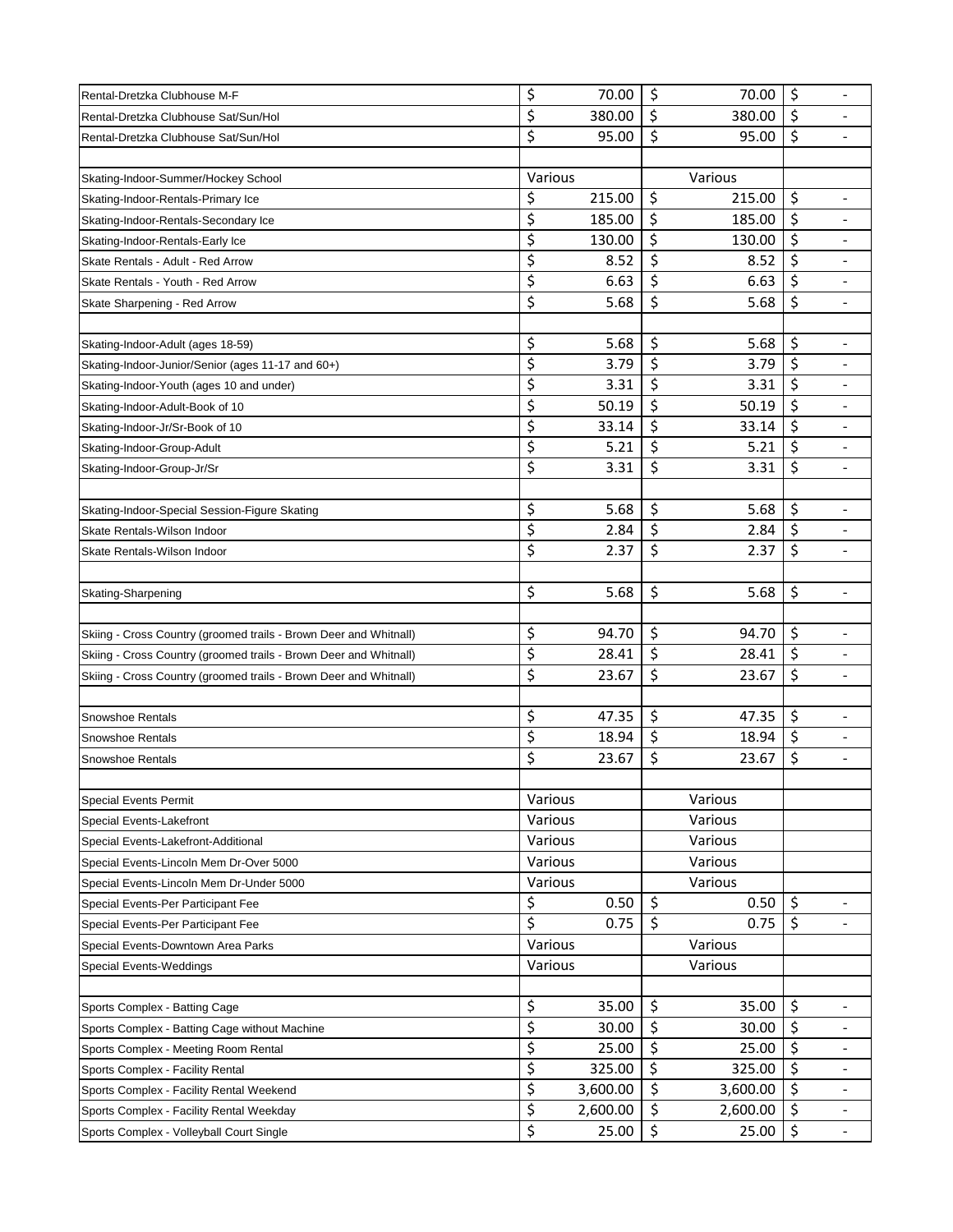| Sports Complex - Quadrant Adult 5pm & after                                         | \$       | 85.00  | \$       | 85.00  | \$      | $\overline{\phantom{a}}$ |
|-------------------------------------------------------------------------------------|----------|--------|----------|--------|---------|--------------------------|
| Sports Complex - Quadrant Adult before 5pm                                          | \$       | 65.00  | \$       | 65.00  | \$      |                          |
| Sports Complex - Quadrant Youth 5pm & after                                         | \$       | 65.00  | \$       | 65.00  | \$      |                          |
| Sports Complex - Quadrant Youth before 5pm                                          | \$       | 45.00  | \$       | 45.00  | \$      |                          |
| Sports Complex - Quadrant - Memorial Day to Labor Day                               | \$       | 65.00  | \$       | 65.00  | \$      |                          |
| Sports Complex - Open Gym Pass                                                      | \$       | 1.89   | \$       | 1.89   | \$      | $\overline{\phantom{a}}$ |
| Sports Complex - Outdoor Field Game Adult                                           | \$       | 79.20  | \$       | 79.20  | \$      |                          |
| Sports Complex - Outdoor Field Game Youth                                           | \$       | 58.08  | \$       | 58.08  | \$      |                          |
| Sports Complex - Outdoor Stadium Field Lights/Game                                  | \$       | 369.60 | \$       | 369.60 | \$      |                          |
| Sports Complex - Outdoor Stadium Field No Lights/Game                               | \$       | 264.00 | \$       | 264.00 | \$      |                          |
|                                                                                     |          |        |          |        |         |                          |
| Swim-Indoor-Adult (12+) or Senior                                                   | \$       | 3.79   | \$       | 3.79   | \$      |                          |
| Swim-Indoor-Junior (11 and Under)                                                   | \$       | 2.84   | \$       | 2.84   | \$      |                          |
| Swim-Indoor-Adult or Senior - 12 Admission Pass                                     | \$       | 37.88  | \$       | 37.88  | \$      |                          |
| Swim-Indoor-Junior - 12 Admission Pass                                              | \$       | 28.41  | \$       | 28.41  | \$      | $\overline{\phantom{a}}$ |
| Swim-Indoor-Pool Rental                                                             | \$       | 150.00 | \$       | 150.00 | \$      |                          |
| Swim-Indoor-Swim Lessons                                                            | \$       | 40.00  | \$       | 40.00  | \$      | $\overline{\phantom{a}}$ |
|                                                                                     |          |        |          |        |         |                          |
| 6 Month Swim Pass - Indoor - Adult                                                  | \$       | 130.21 | \$       | 130.21 | \$      |                          |
| 6 Month Swim Pass - Indoor - Junior                                                 | \$       | 83.33  | \$       | 83.33  | \$      | $\blacksquare$           |
| 6 Month Swim Pass - Indoor - Senior                                                 | \$       | 104.17 | \$       | 104.17 | \$      |                          |
|                                                                                     |          |        |          |        |         |                          |
| Swim Comprehensive Pass - Indoor/Outdoor - Adult                                    | \$       | 246.21 | \$       | 246.21 | \$      |                          |
| Swim Comprehensive Pass - Indoor/Outdoor - Junior                                   | \$       | 156.25 | \$       | 156.25 | \$      | $\overline{\phantom{a}}$ |
| Swim Comprehensive Pass - Indoor/Outdoor - Senior                                   | \$       | 194.13 | \$       | 194.13 | \$      | $\overline{\phantom{a}}$ |
|                                                                                     |          |        |          |        |         |                          |
| Swim-Outdoor-Adult (12 years old +)                                                 | \$       | 4.73   | \$       | 4.73   | \$      |                          |
| Swim-Outdoor-Junior (3-11 years old)                                                | \$       | 2.84   | \$       | 2.84   | \$      |                          |
| Swim-Outdoor-Evening                                                                | \$       | 2.84   | \$       | 2.84   | \$      |                          |
| Swim-Outdoor-Pool Rental (Holler, Hales Corners, Grobschmidt, Washington, Wilson    | \$       | 140.00 | \$       | 140.00 | \$      |                          |
| Swim-Outdoor-Waterslide Pool Rental (McCarty, Sheridan)                             | \$       | 160.00 | \$       | 160.00 | \$      |                          |
| Swim-Outdoor-Cool Waters or Schultz Pool Rental                                     | \$       | 435.00 | \$       | 435.00 | \$      |                          |
|                                                                                     |          |        |          |        |         |                          |
| Swim-Outdoor-Lap Swim-Adult (Wilson Pool Only)                                      | ς        | 3.79   | \$       | 3.79   | \$      |                          |
|                                                                                     | \$       | 40.00  | \$       | 40.00  | $\zeta$ |                          |
| Swim-Outdoor-Swim Lessons                                                           | \$       | 4.00   | \$       | 4.00   | \$      |                          |
| Swim-Outdoor-Water Exercise/Aqua Zumba (Wilson Pool only)                           |          |        |          |        |         |                          |
| Swim-Outdoor-Locker                                                                 | \$<br>\$ | 0.50   | \$<br>\$ | 0.50   | \$      |                          |
| Swim-Outdoor-Clothes Check                                                          |          | 0.75   |          | 0.75   | \$      | $\overline{\phantom{a}}$ |
| Swim-Outdoor-Summer Season Pass Individual Adult (12+)                              | \$       | 47.35  | \$       | 47.35  | \$      |                          |
| Swim-Outdoor-Summer Season Pass Individual Junior (11 & Under)                      | \$       | 28.41  | \$       | 28.41  | \$      |                          |
| Swim Outdoor - Pass Admission to Cool Waters or Schultz                             | \$       | 4.73   | \$       | 4.73   | $\zeta$ |                          |
|                                                                                     |          |        |          |        |         |                          |
| Swim-Outdoor-Cool Waters or Schultz - Resident Adult (12 years old +)               | \$       | 7.58   | \$       | 7.58   | \$      |                          |
| Swim-Outdoor-Cool Waters or Schultz -Resident Junior (3-11 years old)/Sr (60+ years | \$       | 5.92   | \$       | 5.92   | \$      |                          |
| Swim-Outdoor-Cool Waters or Schultz - (Evening Swim)                                | \$       | 4.73   | \$       | 4.73   | \$      |                          |
| Swim-Outdoor-Cool Waters or Schultz-Resident Individual                             | \$       | 61.55  | \$       | 61.55  | \$      |                          |
| Swim-Outdoor-Cool Waters or Schultz-Resident Family                                 | \$       | 160.98 | \$       | 160.98 | \$      | $\overline{\phantom{a}}$ |
| Swim-Outdoor-Cool Waters or Schultz-Resident (Add'l Family Member)                  | \$       | 33.14  | \$       | 33.14  | \$      |                          |
| Swim Outdoor-Rental - Cool Waters Picnic Shelter                                    | \$       | 235.00 | \$       | 235.00 | \$      |                          |
| Swim-Outdoor-Cool Waters Admission with Rental                                      | \$       | 2.84   | \$       | 2.84   | $\zeta$ |                          |
|                                                                                     |          |        |          |        |         |                          |